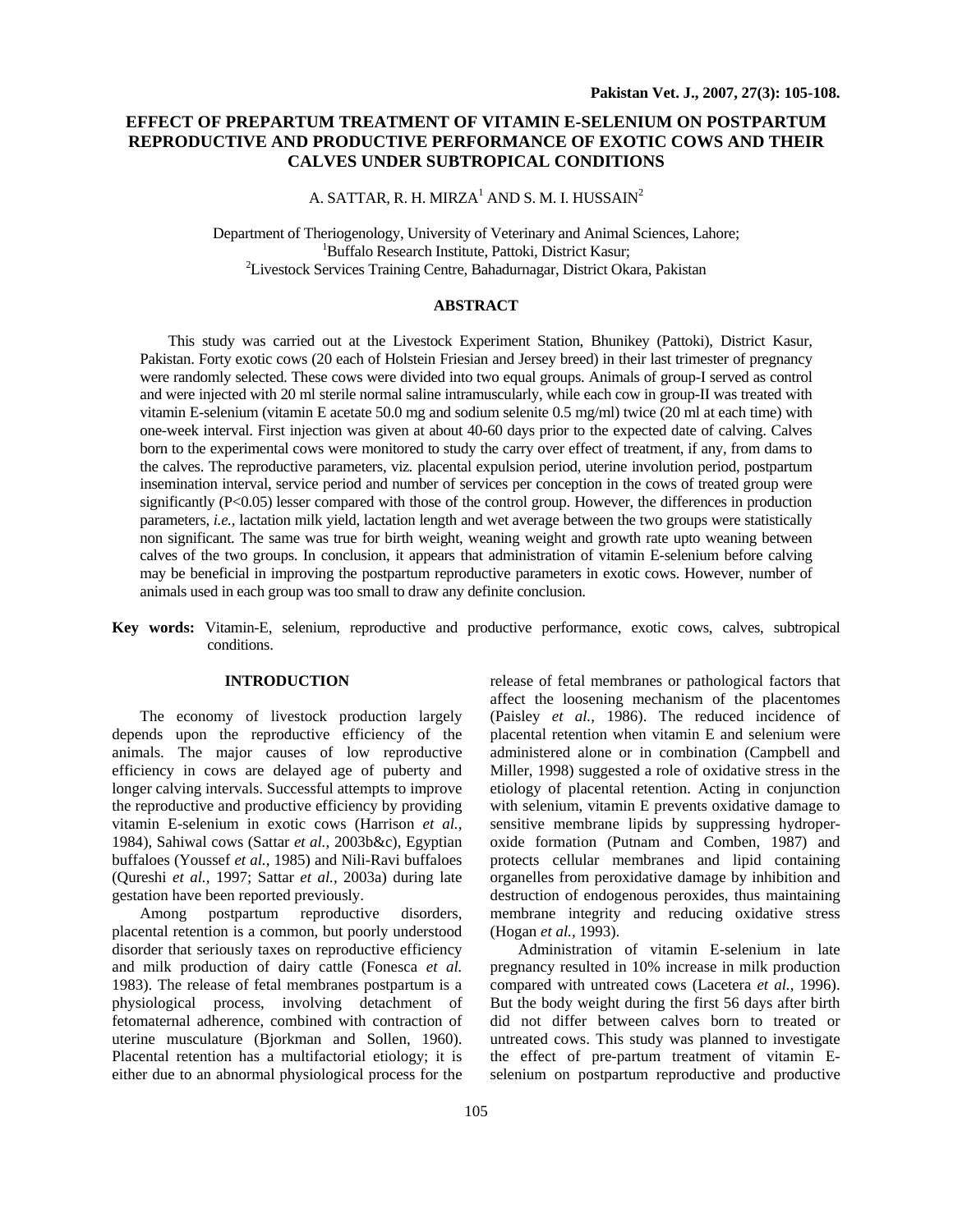performance in the exotic cows and their calves kept under subtropical conditions of Pakistan.

### **MATERIALS AND METHODS**

This study was carried out at the Livestock Experiment Station, Bhunikey (Pattoki), District Kasur, Pakistan. Forty exotic cows (20 each of Holstein Friesian and Jersey breed) in their last trimester of pregnancy were randomly selected. The age and parity of the cows were almost similar. All the cows were kept under similar managemental conditions. These cows were divided into 2 groups. Each group contained 20 cows, including 10 each of Jersey and Holstein-Friesian breed. The calves born to these cows were also used in this study to observe the carry over effect of treatment, if any, from dam to the calves.

Animals of group I served as control and were injected with 20 ml sterile normal saline intramuscularly, while each cow in group II was treated with "Vit. E50 + SE" (Farvet Laboratories, Bladel, Netherlands) which contained vitamin E acetate 50.0 mg and sodium selenite 0.5 mg/ml. It was administered twice (20 ml at each time) with one-week interval. First injection was given at about 40-60 days prior to the expected date of calving.

All the experimental cows were kept under close observation during parturition and in the postpartum period until they were confirmed pregnant again. After the birth of their calves, the animals were kept individually in open pens and the period upto the expulsion of the fetal membranes was recorded. In order to study the uterine involution period, rectal palpation was started one week postpartum and performed twice a week until completion of involution. Different locations of the uterine horns (abdominal, half pelvic and pelvic) were palpated. Pelvic location of the uterine horns was considered to be the indication of completion of uterine involution (Chaudhry, 1985).

Similarly, different tonic conditions of the uterine horns (erect and turgid, good tone less turgid than at estrus, fair tone with flaccid horns and poor tone in horns which offer no resistance to touch) were noted. Erect and turgid condition of the uterine horns was considered to be the indication of completion of uterine involution.

 Estrus was detected through visual observation of estrus signs twice a day (morning and evening) and later on confirmed by rectal palpation. The cows in true estrus were inseminated using frozen thawed semen of acceptable quality. Postpartum insemination interval of each cow was recorded. The pregnancy was confirmed by rectal palpation two months after insemination. Service period and number of services per conception were noted. Lactation length, wet average and lactation yield were

also recorded. The birth weight, weaning weight and growth rate upto weaning of the calves born to the control and treated cows were also recorded.

Mean values  $(\pm$  SE) of the reproductive and productive traits were calculated. The data were subjected to t-test to access the significance  $(P<0.05)$  of variation between control and treated groups (Steel and Torrie, 1984).

## **RESULTS AND DISCUSSION**

 Vitamin E-selenium supplementation has been reported to improve humoral immune responses to bacterial and viral antigens (Larsen, 1988), leading to reduced neonatal mortality and improved vigor of the young calves (Spears *et al.,* 1986). Furthermore, vitamin E-selenium treatments during the dry period are recommended for reducing postpartum reproductive disorders in cows (Cortese, 1988).

 In the present study, the differences in reproductive parameters, *i.e.,* placental expulsion period, uterine involution period, postpartum insemination interval, service period and number of services per conception between control and treated groups of cows were significant (P<0.05; Table 1), the values being higher in the control than the treated cows. This indicates that vitamin E-selenium treatment improved postpartum reproductive performance of exotic dairy cows.

According to Youssef *et al.* (1985), pregnant animals are more susceptible to selenium deficiency than non-pregnant animals, which increases the incidence of prepartum and postpartum reproductive disorders. The shorter placental expulsion period in the vitamin E-selenium treated cows in this study may have been due to improved uterine muscular function (Youssef *et al.,* 1985). Harrison *et al.* (1984) and Sattar *et al.* (2003b) reported significantly lesser placental expulsion period and uterine involution period in vitamin E-selenium treated compared to control cows.

The significant reduction in service period (309.43  $\pm$  35.80 vs 167.82  $\pm$  49.73 days) in the cows treated with vitamin E-selenium versus control animals in the present study is supported by the findings of Allen *et al.* (1975) and Hemken *et al.* (1978). These workers reported that the length of the service period was significantly (P<0.05) reduced in cows treated prepartum with vitamin E-selenium. Similarly, Sattar *et al.* (2003b) reported significantly lesser service period  $(115.00 \pm 19.75 \text{ vs. } 286.88 \pm 39.04 \text{ days})$  in vitamin Eselenium treated cows compared to those of control cows. However, Gwazdauskas *et al.* (1979) reported that prepartum injections of vitamin E-selenium did not improve the postpartum reproductive performance in terms of the length of the service period. This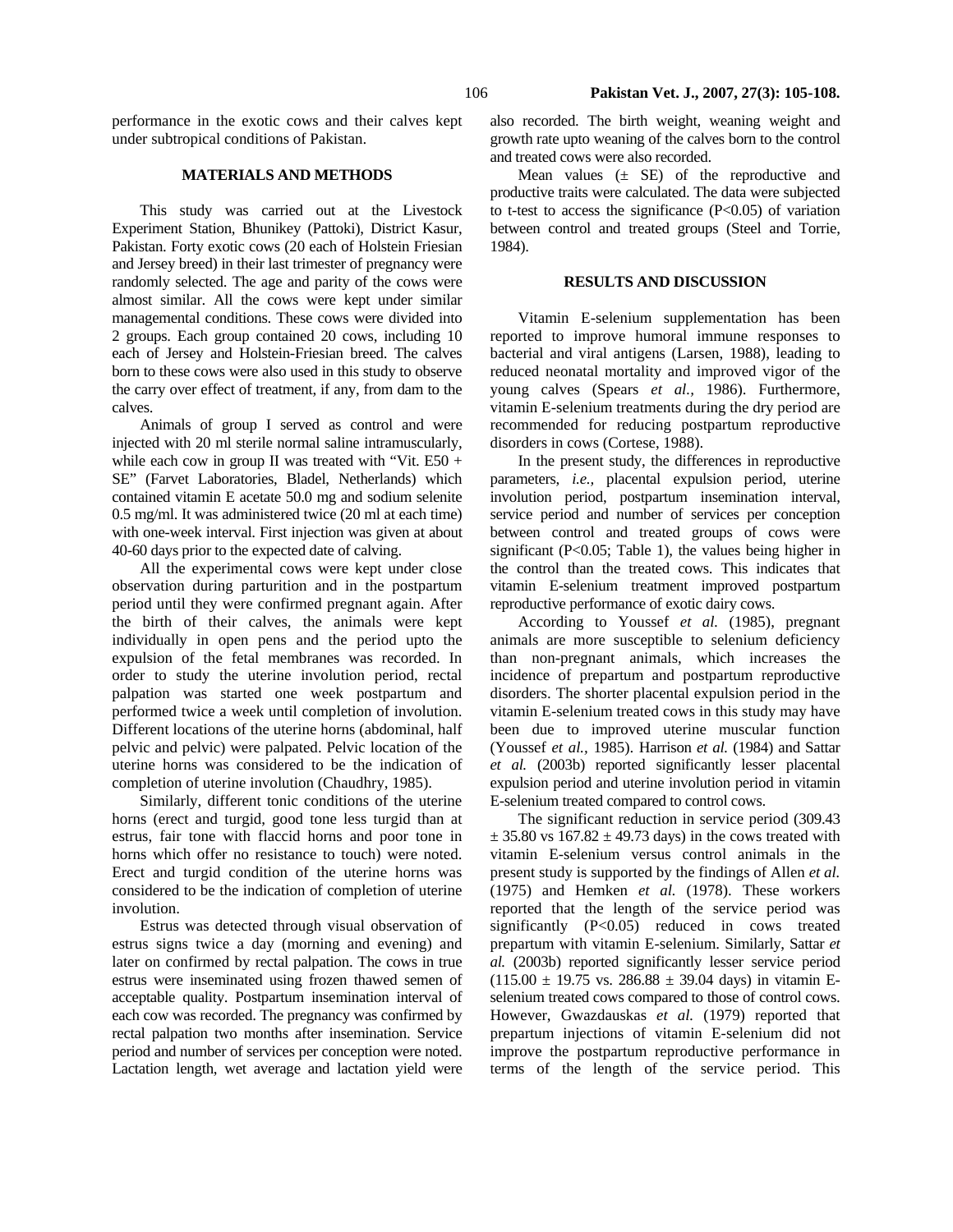**Table 1: Effect of pre-partum treatment of vitamin E-selenium on postpartum reproductive and productive performance parameters in exotic cows and their calves (mean ± SE).** 

| Reproductive/productive parameters          | Control group              | <b>Treated group</b>     |
|---------------------------------------------|----------------------------|--------------------------|
| Placental expulsion period (hours)          | $8.93 \pm 0.25^{\text{a}}$ | $5.38 \pm 0.44^b$        |
| Uterine involution period (days)            | $51.42 \pm 1.00^a$         | $41.41 \pm 1.90^b$       |
| Postpartum insemination interval (days)     | $124.88 \pm 23.37^a$       | $68.77 \pm 7.56^b$       |
| Service period (days)                       | $309.43 \pm 35.80^a$       | $167.82 \pm 49.73^b$     |
| Number of services per conception           | $5.29 \pm 0.71^{\circ}$    | $2.91 \pm 0.83^b$        |
| Lactation milk yield (litres)               | $2499.65 \pm 357.28^a$     | $2062.00 \pm 284.69^a$   |
| Lactation length (days)                     | $270.65 \pm 30.85^a$       | $198.85 \pm 24.42^a$     |
| Wet average (litres)                        | $8.42 \pm 0.64^{\circ}$    | $10.01 \pm 1.11^a$       |
| Birth weight of calves (Kg)                 | $24.65 \pm 2.67^{\circ}$   | $25.50 \pm 2.66^{\circ}$ |
| Weaning weight of calves (Kg)               | $70.00 \pm 4.40^a$         | $71.57 \pm 4.53^{\circ}$ |
| Growth rate of calves upto weaning (Kg/day) | $0.493 \pm 0.03^a$         | $0.502 \pm 0.03^a$       |

The values bearing different superscripts in a row differ significantly ( $P < 0.05$ ).

difference may be attributed to differences in the pretreatment selenium status of the animals, the frequency of the treatment given or the dose rate (Awad *et al.,* 1985). Cortese (1988) and Roger *et al.* (1991) reported a significant decrease in the number of services per conception following prepartum treatment by vitamin E-selenium treated cows, as was found in the present study.

 The differences in production parameters, *i.e.,* lactation milk yield, lactation length and wet average between control and treated groups were statistically nonsignificant (Table 1). Similarly, Sattar *et al.* (2003a and c) reported non-significant effect of vitamin E-selenium treatment on lactation milk yield and lactation length in Nili-Ravi buffaloes and Sahiwal cows.

 In the present study, the differences in birth weight, weaning weight and growth rate upto weaning of the calves born to the cows of control and treated groups were statistically non-significant. Sattar *et al.* (2003a and c) also reported non-significant effect of vitamin Eselenium treatment on birth weight, weaning weight and growth rate upto weaning of the calves born to the Nili-Ravi buffaloes and Sahiwal cows.

 In conclusion, it appears that administration of vitamin E-selenium before calving may be beneficial in improving the postpartum reproductive parameters of exotic cows. However, number of animals used in each group was too small to draw any definite conclusion.

#### **Acknowledgements**

 Acknowledgements are due to Dr. Khalid Javed, Muhammad Ramzan and Muhammad Aslam for their cooperation during the study.

#### **REFERENCES**

Allen, W. M., R. Bradley, S. B. Berrett, W. H. Parr, K. Swammack, C. R. O. Barton and A. Macphea, 1975. Degenerative myopathy with myodegradation in yearling cattle. British Vet. J., 131: 292-308

- Awad, Y. L., R. H. Youssef and M. F. Mikhail, 1985. Influence of prepartum selenium treatment on the postpartum reproductive pattern of Egyptian buffaloes and the born calves. Egyptian J. Vet. Sci., 22(1): 55-64
- Bjorkman, N. and P. Sollen, 1960. Morphology of the bovine placenta at normal delivery. Acta Vet. Scand., 1: 347–362.
- Campbell, M. H. and J. K. Miller. 1998. Effect of supplemental dietary vitamin E and zinc on reproductive performance of dairy cows and heifers fed excess iron. J. Dairy Sci., 81: 2693– 2699.
- Chaudhry, M. A., 1985. Studies on postpartum buffaloes: changes in reproductive organs and onset of estrus after parturition. MSc (Hons.) Thesis, College of Veterinary Sciences, Lahore, Pakistan.
- Cortese, V., 1988. Selenium and reproductive performance in dairy cattle. Agri. Practice, Nutrition/Reprod., 9(4): 5-7.
- Fonesca, F. A., J. H. Brith, B. T. Mcdaniel, A. H. Rakes and J. C. Wilk, 1983. Reproduction traits in Holland and Jersey. Effect of age, milk yield and clinical abnormalities on involution of cervix and uterus, ovulation, estrus cycle, detection of estrus, CR and days open. J. Dairy Sci., 66: 1128–1147.
- Gwazdauskas, F. C., T. L. Bibb, M. L. McBilliard and J. A. Lineweaver, 1979. Effect of prepartum selenium vitamin E injection on time for placenta to pass and on productive function. J. Dairy Sci., 62: 978
- Harrison, J. P., D. D. Hancock and H. R. Conrad, 1984. Vitamin E and selenium for reproduction of the dairy cow. J. Dairy Sci., 67: 123–132.
- Hemken, R.W., D. Olds, R. L. Botts and L. S, Bull, 1978. Selenium injection prior to calving and prevention of retained placenta. J. Dairy Sci., 61: 209 (abstract).